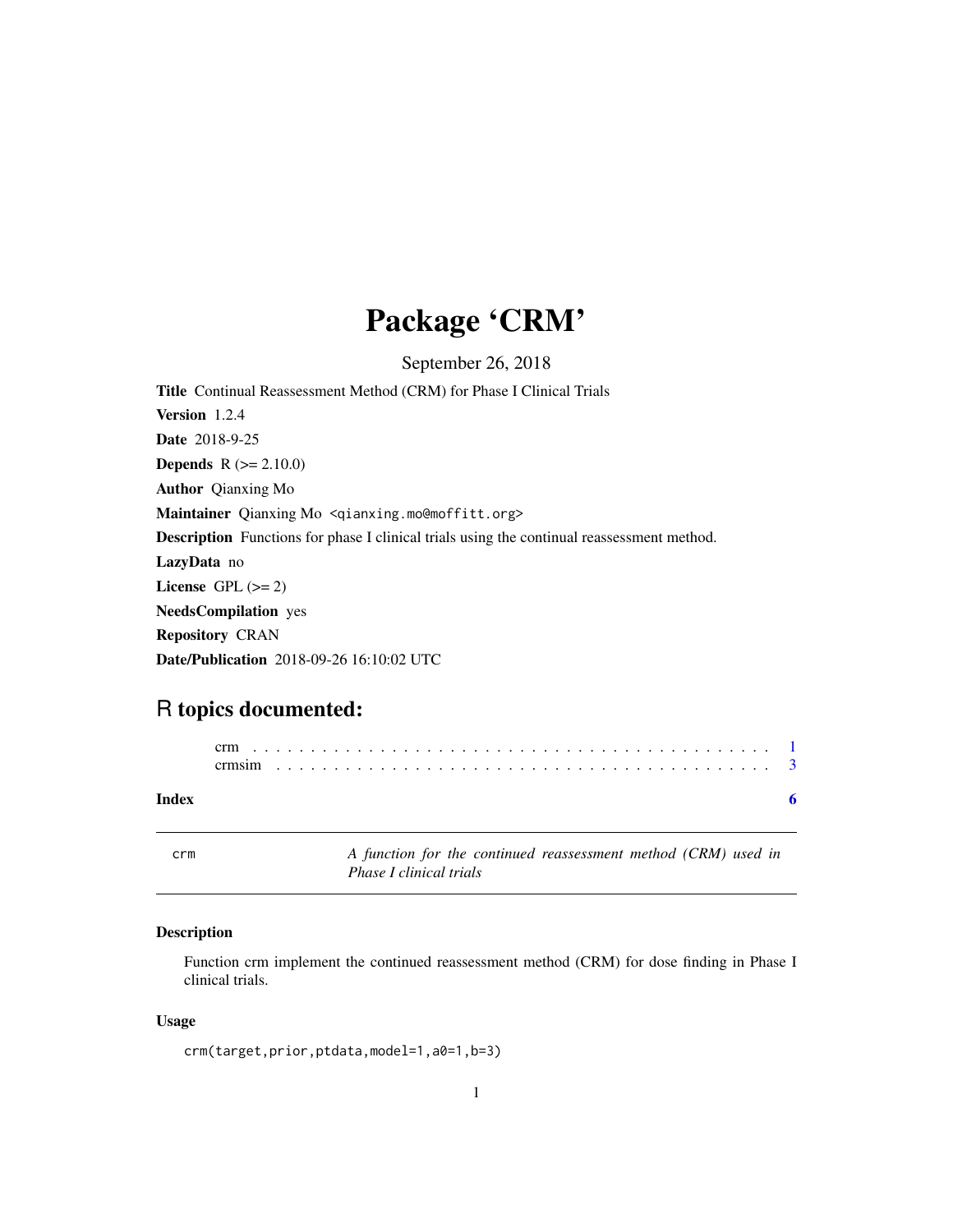#### <span id="page-1-0"></span>Arguments

| target | Target probability of toxicity. The value must be in $(0, 1)$ .                                                                                                                                                                                                                                                                                                                                                                                                                 |
|--------|---------------------------------------------------------------------------------------------------------------------------------------------------------------------------------------------------------------------------------------------------------------------------------------------------------------------------------------------------------------------------------------------------------------------------------------------------------------------------------|
| prior  | Prior probabilities of toxicity for each dose. The values must be in $(0,1)$ and in<br>an ascending order. For example, $prior=c(0.05, 0.1, 0.2, 0.3, 0.5, 0.7)$ , which corre-<br>sponds to dose levels $1, 2, 3, 4, 5$ and 6, respectively.                                                                                                                                                                                                                                   |
| ptdata | A n by 2 matrix in which the first column contains dose levels and the second<br>column contains toxicity indicators. Dose levels must be integers (e.g., 1, 2, 3,<br>, N). Toxicity indicators must be 0 and 1, where 0 indicates no toxicity and 1<br>indicates toxicity.                                                                                                                                                                                                     |
| model  | Dose-toxicity model. The value must be 1 (hyperbolic tangent model) or 2 (one-<br>parameter logistic model). Default is 1. Hyperbolic tangent model: $\phi(y=1 x,a)$<br>$=((\tanh(x)+1)/2)^2$ . One-parameter logistic model: $\phi(y=1 x,a,b) = \exp(b+ax)/(1+\exp(b+ax))\$ .<br>For both models, $y=1$ indicates toxicity is observed; a is the parameter that can<br>be updated based on the outcome of the trail; b is a fixed parameter. The prior<br>for a is $exp(-a)$ . |
| a0     | Initial value for parameter a. Default is 1.0.                                                                                                                                                                                                                                                                                                                                                                                                                                  |
| b      | A fixed parameter for the one-parameter logistic model. Default is 3.0.                                                                                                                                                                                                                                                                                                                                                                                                         |

#### Value

A list with the following two objects:

| MTD. | The dose level proposed as the maximum tolerated dose (MTD) based on the<br>patient data |
|------|------------------------------------------------------------------------------------------|
| a    | The updated value for parameter a                                                        |

#### Author(s)

Qianxing Mo; <qianxing.mo@moffitt.org>

#### References

John O'Quigley, Margaret Pepe,and Lloyd Fisher. (1990). Continual Reassessment Method: A Practical Design for Phase 1 Clinical Trials in Cancer. *Biometrics*, 46, pp.33-48

#### See Also

[crmsim](#page-2-1), [crmsiminc1](#page-2-2), [crmsiminc2](#page-2-2)

#### Examples

#The table 1 in O'Quingley et al.'s paper, page 40 #This example is used to illustrate how the program is used to find #the MTD and the updated parameter

target  $<-0.2$ prior <- c(0.05,0.1,0.2,0.3,0.5,0.7)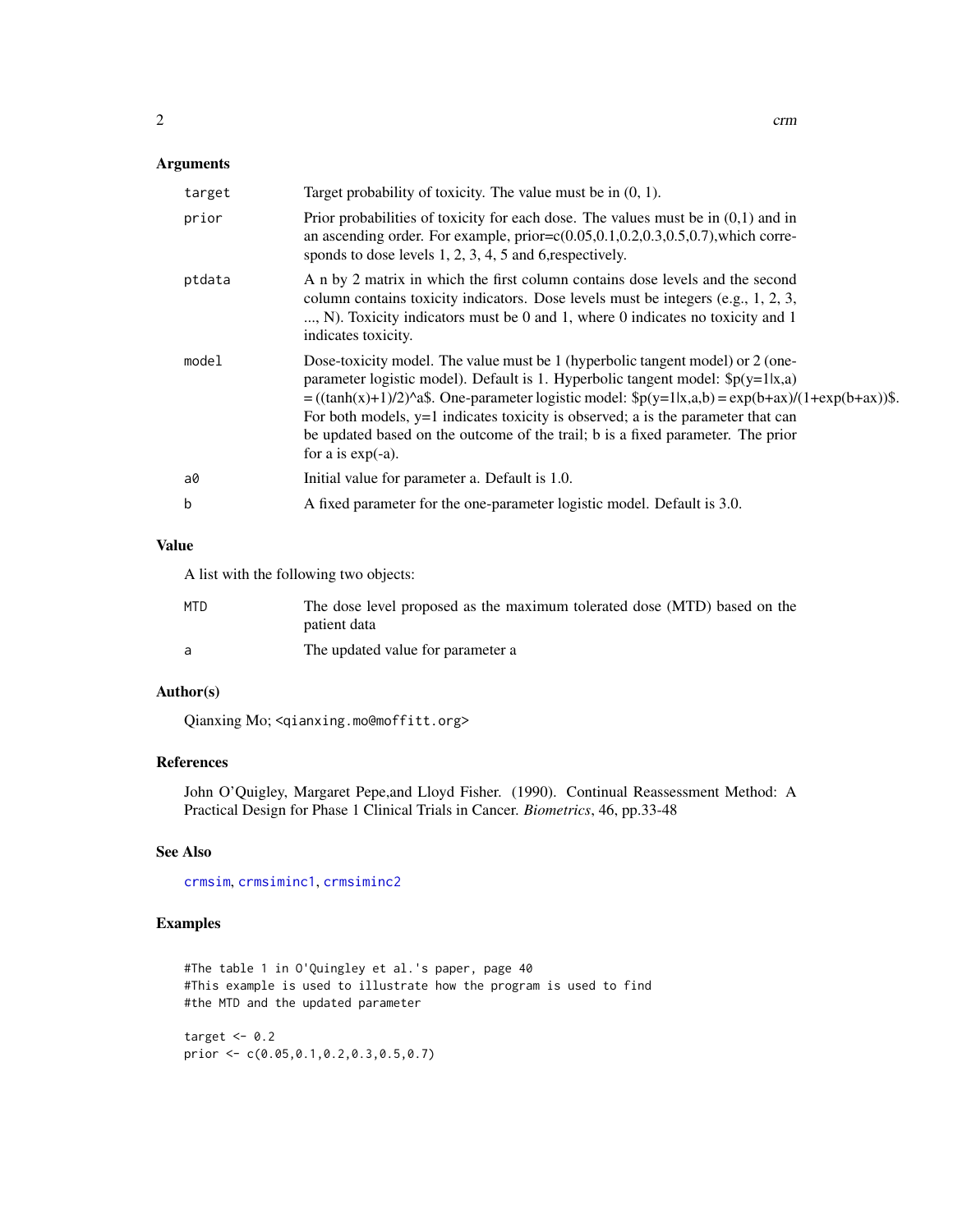#### <span id="page-2-0"></span>crmsim 3

```
x <- c(3,4,4,3,3,2,1,1,1,2,2,2,2,2,2,2,2,2,2,2,2,2,2,2,1)
y \leftarrow c(0, 0, 1, 0, 1, 1, 0, 0, 0, 0, 0, 0, 1, 0, 0, 0, 0, 1, 0, 0, 1, 0, 1, 1)ptdata <- cbind(x,y)
for(i in 1:25){
 if(i == 1){
    cat(1,1,3,0,'\\n")}
  res <- crm(target,prior,ptdata[1:i,],model=1,a0=1)
  if(i < 25){
    cat(i+1,res$a,res$MTD,ptdata[i+1,2],"\n")
  }else {
    cat(i+1,res$a,res$MTD,"\n")
  }
}
#the proposed MTD is
res$MTD
```
<span id="page-2-1"></span>crmsim *CRM Simulator*

#### <span id="page-2-2"></span>Description

crmsim, crmsiminc1 and crmsiminc2 implement the continued reassessment method (CRM) for dose finding in Phase I clinical trials. The operating characteristics of CRM are summarized through simulations.

crmsim allows users to select a variety of cohort sizes. A cohort of subjects are treated at the same dose.

The cohort size is fixed to 1 in crmsiminc1 and crmsiminc2. crmsiminc1 implements an algorithm that allows a clinical trial to proceed to the next subject's dose assignment before observing the last subject's toxicity data. crmsiminc2 allows a clinical trial to proceed to the next subject's dose assignment before observing the last two subject's toxicity data (see Iasonos et al. for details).

#### Usage

```
crmsim(target,prior,true,rate,cycle,cohort=1,nsubject=24,nsim=1000,
       model=1,a0=1,b=3,jump=FALSE,start.dose=1,seed=777)
crmsiminc1(target,prior,true,rate,cycle,nsubject=24,nsim=1000,
           model=1,a0=1,b=3,jump=FALSE,start.dose=1,seed=777)
crmsiminc2(target,prior,true,rate,cycle,nsubject=24,nsim=1000,
           model=1,a0=1,b=3,jump=FALSE,start.dose=1,seed=777)
```
#### Arguments

| target | Target probability of toxicity. The value must be in $(0, 1)$ .                           |
|--------|-------------------------------------------------------------------------------------------|
| prior  | Prior probabilities of toxicity for each dose. The values must be in $(0,1)$ and in       |
|        | an ascending order. For example, prior= $c(0.05, 0.1, 0.2, 0.3, 0.5, 0.7)$ , which corre- |
|        | sponds to dose levels $1, 2, 3, 4, 5$ and 6, respectively.                                |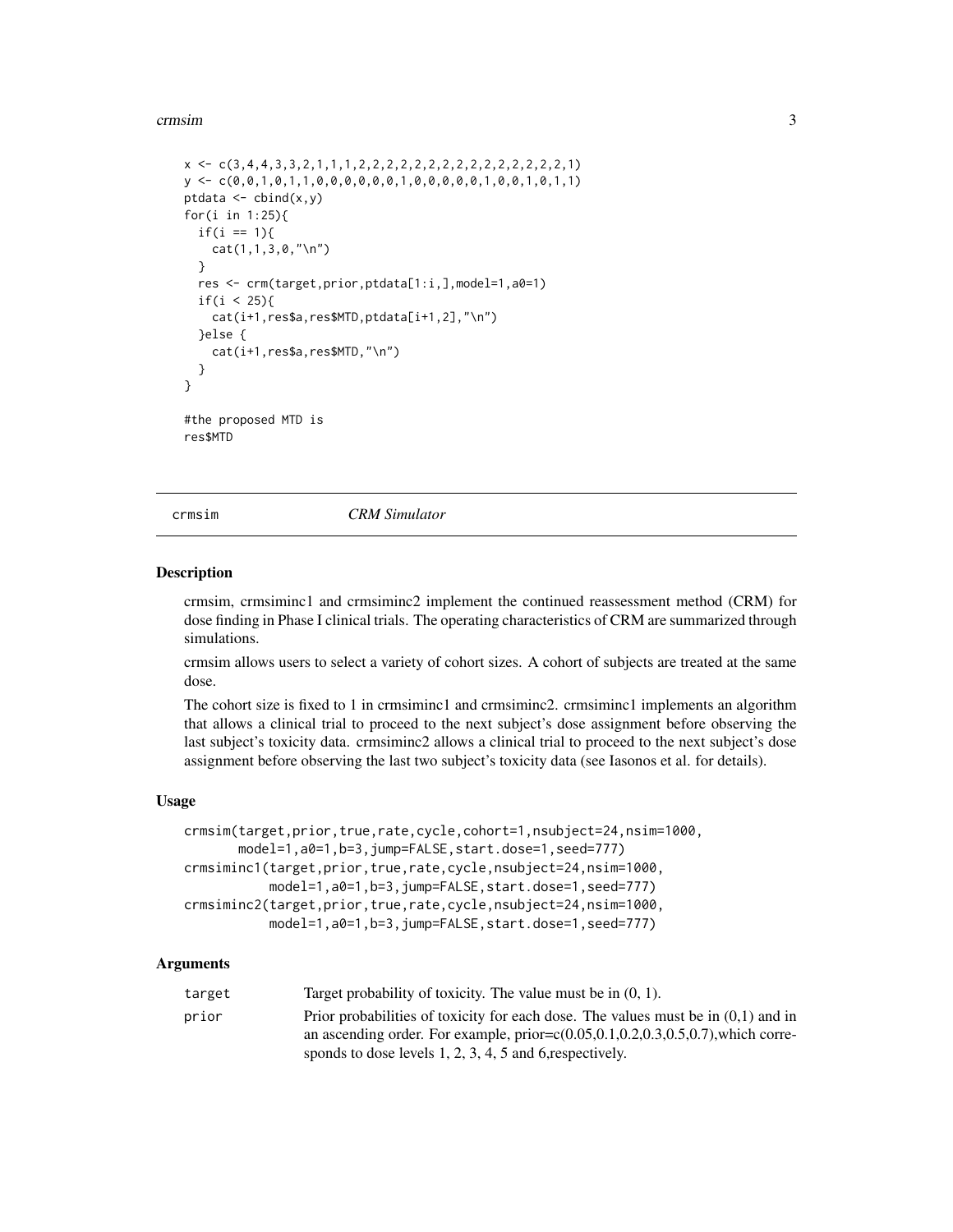| true       | True probabilities of toxicity. The values must be in $(0,1)$ and in an ascending<br>order. e.g. $(0.1, 0.2, 0.3, 0.4, 0.5, 0.8)$                                                                                                                                                                                                                                                                                                                                                |
|------------|----------------------------------------------------------------------------------------------------------------------------------------------------------------------------------------------------------------------------------------------------------------------------------------------------------------------------------------------------------------------------------------------------------------------------------------------------------------------------------|
| rate       | Recruitment/accrual rate of subjects in a 30 window. For example, if 1 subject<br>can be recruited per 30 days, then set rate = $1/30 = 0.033$ ; if 2 patients per 30<br>day then rate = $2/30 = 0.0667$ .                                                                                                                                                                                                                                                                       |
| cycle      | The length of treatment cycle in days.                                                                                                                                                                                                                                                                                                                                                                                                                                           |
| cohort     | Cohort size of subjects entering into the trials. Default is 1. The value for cohort<br>must be less than or equal to the value for nsubject.                                                                                                                                                                                                                                                                                                                                    |
| nsubject   | Total number of subjects in one simulation (or trial). Default is 24. nsubject<br>should be equal to n*cohort, where n is positive integer.                                                                                                                                                                                                                                                                                                                                      |
| nsim       | Total number of simulations. Default is 1000.                                                                                                                                                                                                                                                                                                                                                                                                                                    |
| model      | Dose-toxicity model. The value must be 1 (hyperbolic tangent model) or 2 (one-<br>parameter logistic model). Default is 1. Hyperbolic tangent model: $\phi(y=1 x,a)$<br>$=((\tanh(x)+1)/2)^{x}$ . One-parameter logistic model: $\phi(y=1 x,a,b) = \exp(b+ax)/(1+\exp(b+ax))$ .<br>For both models, $y=1$ indicates toxicity is observed; a is the parameter that can<br>be updated based on the outcome of the trail; b is a fixed parameter. The prior<br>for a is $exp(-a)$ . |
| a0         | Initial value for parameter a. Default is 1.0.                                                                                                                                                                                                                                                                                                                                                                                                                                   |
| b          | A fixed parameter for the one-parameter logistic model. Default is 3.0.                                                                                                                                                                                                                                                                                                                                                                                                          |
| jump       | jump=FALSE means NOT allowing that the proposed dose by the CRM program<br>has an increase of more than one level than the previous level; jump=TRUE<br>means allowing more-than-one-level increase of the proposed dose by the CRM<br>program.                                                                                                                                                                                                                                  |
| start.dose | Initial dose for each trial. Default is 1.                                                                                                                                                                                                                                                                                                                                                                                                                                       |
| seed       | Seed for the random number generator. Default is 777.                                                                                                                                                                                                                                                                                                                                                                                                                            |

#### Value

SimResult is a matrix that summarizes the operating characteristics of CRM. The column names are the dose levels. The row names are the operating characteristics.

| % Selection        | the percentage of selection of each dose as MTD     |
|--------------------|-----------------------------------------------------|
| % Subjects Treated |                                                     |
|                    | the percentage of subjects treated at each dose     |
| # Subjects Treated |                                                     |
|                    | the average number of subjects treated at each dose |
| Average Toxicities |                                                     |
|                    | the average toxicities per trial at each dose       |
| True Probabilities |                                                     |
|                    | the true probability of toxicity of each dose       |
|                    |                                                     |

TrialDuration is a table that summarizes the time needed for the trial based on the simulation.

#### Author(s)

Qianxing Mo; <qianxing.mo@moffitt.org>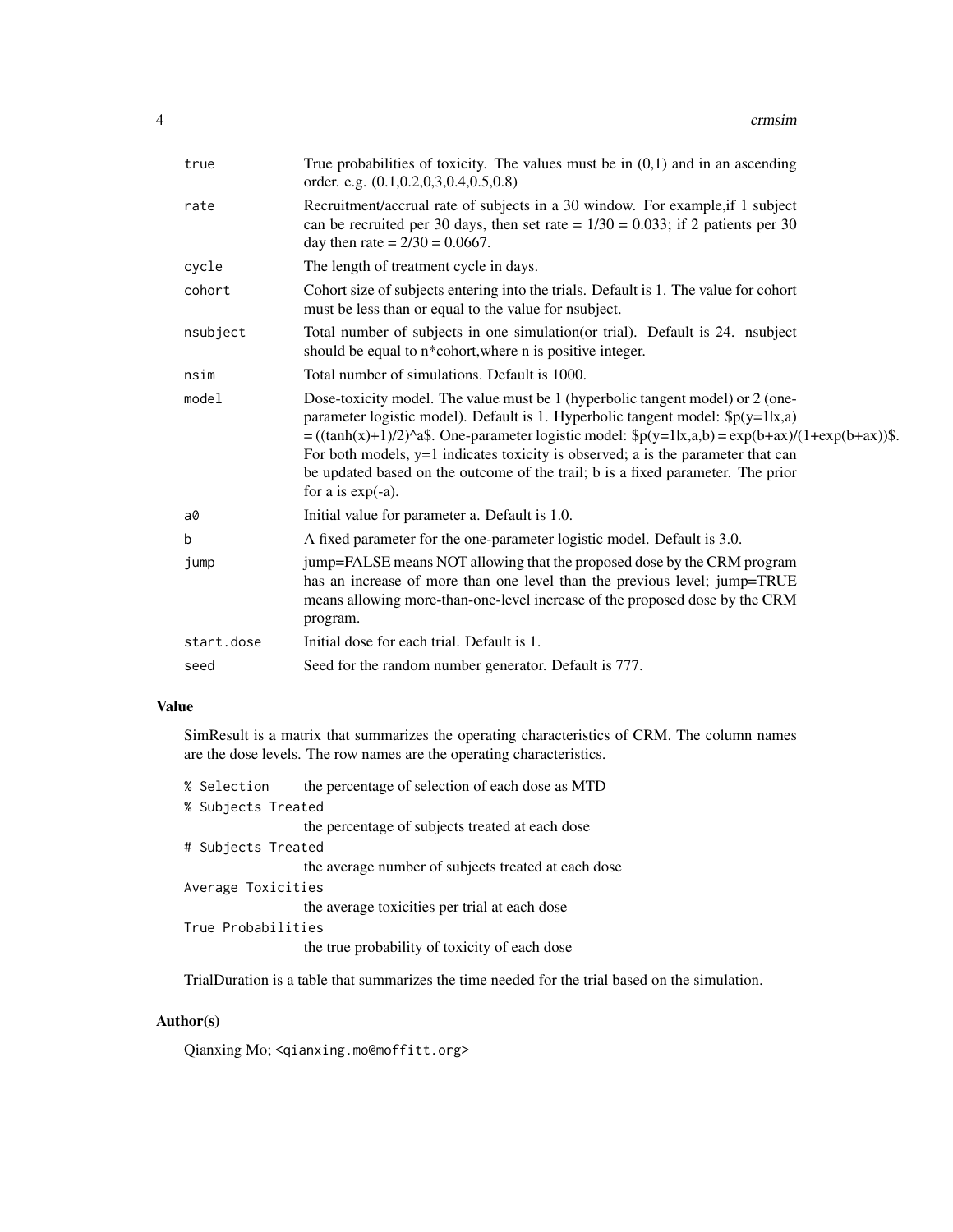#### <span id="page-4-0"></span>crmsim 5

#### References

John O'Quigley, Margaret Pepe,and Lloyd Fisher. (1990). Continual Reassessment Method: A Practical Design for Phase 1 Clinical Trials in Cancer. *Biometrics*, 46, pp.33-48

Alexia Iasonos,Andrew S Wilton,Elyn R Riedel,Venkatraman E Seshan and David R Spriggs. A comprehensive comparison of the continual reassessment method to the standard 3+3 dose escalation scheme in Phase I dose-finding studies. *Clinical Trials*,2008,nil:1-12

#### See Also

[crm](#page-0-1)

#### Examples

```
prior1 <- c(0.05,0.1,0.2,0.3,0.5,0.7)
true1 <- c(0.1,0.15,0.2,0.4,0.5,0.8)
### simulations using model 1 (hyperbolic tangent model)
### uncomment the following code to run ###
#crmsim(target=0.2,prior=prior1,true=true1,rate=0.1,cycle=21,cohort=1,nsubject=24,nsim=1000,
# model=1,a0=1,b=3,jump=FALSE,start.dose=1,seed=777)
#crmsiminc1(target=0.2,prior=prior1,true=true1,rate=0.1,cycle=21,nsubject=24,nsim=1000,
# model=1,a0=1,b=3,jump=FALSE,start.dose=1,seed=777)
#crmsiminc2(target=0.2,prior=prior1,true=true1,rate=0.1,cycle=21,nsubject=24,nsim=1000,
# model=1,a0=1,b=3,jump=FALSE,start.dose=1,seed=777)
# simulations using model 2 (one-parameter logistic model)
#crmsim(target=0.2,prior=prior1,true=true1,rate=0.1,cycle=21,cohort=1,nsubject=24,nsim=1000,
# model=2,a0=1,b=3,jump=FALSE,start.dose=1,seed=777)
#crmsiminc1(target=0.2,prior=prior1,true=true1,rate=0.1,cycle=21,nsubject=24,nsim=1000,
# model=2,a0=1,b=3,jump=FALSE,start.dose=1,seed=777)
#crmsiminc2(target=0.2,prior=prior1,true=true1,rate=0.1,cycle=21,nsubject=24,nsim=1000,
# model=2,a0=1,b=3,jump=FALSE,start.dose=1,seed=777)
```